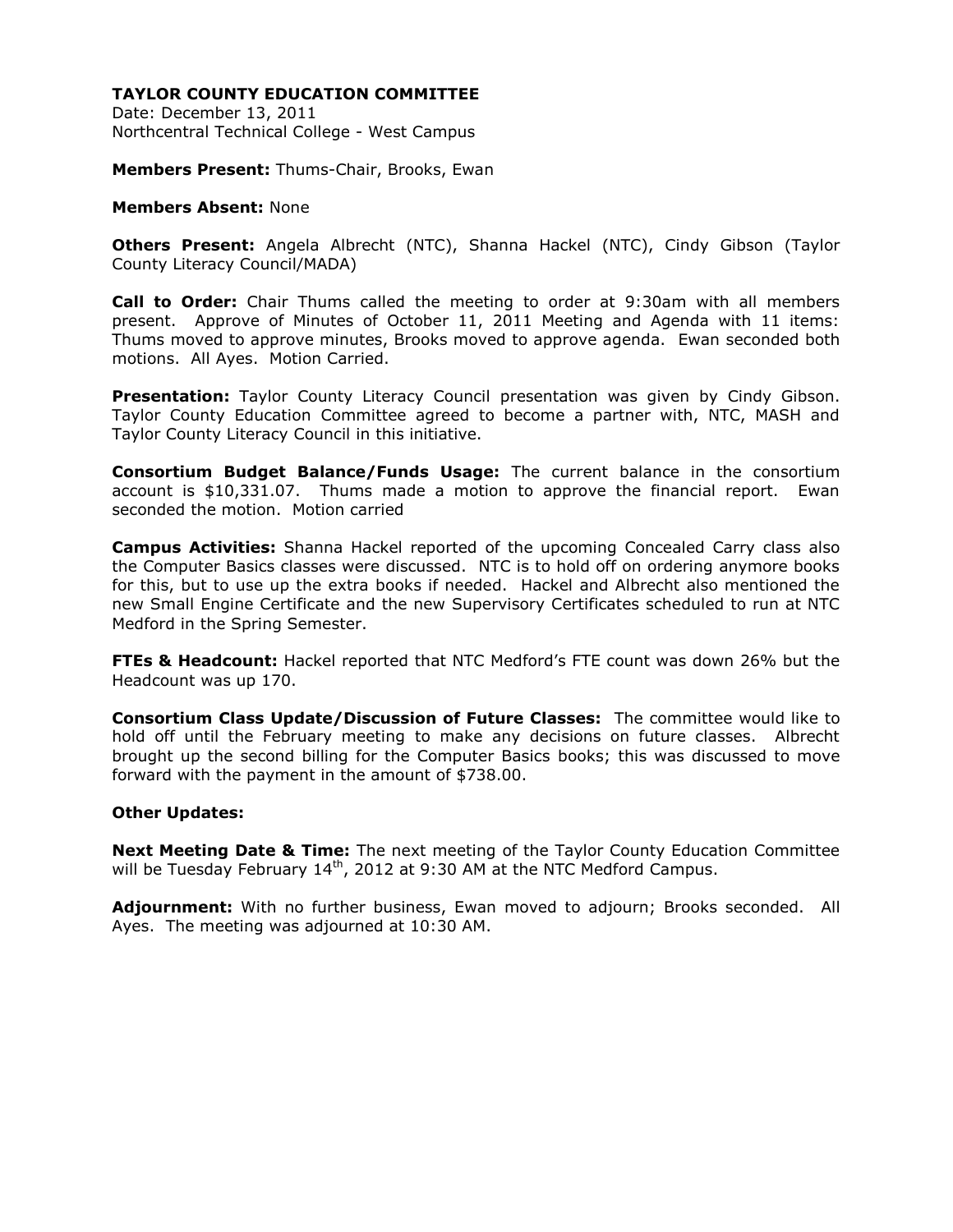Date: October 11, 2011 Northcentral Technical College - West Campus

**Members Present:** Thums, Ewan, Brooks

### **Members Absent:** None

**Others Present:** Damrow (NTC), Hackel (NTC), Albrecht (NTC), Phakitthong (NTC), Greget (MASH), Gibson (MASH)

**Call to Order**: Chair Thums called the meeting to order at 9:30am. Approve Minutes of the August 2011 Meeting & Agenda: Ewan moved to approve the minutes of the August 11, 2011 meeting and the agenda. Brooks seconded the motion. All Ayes. Motion Carried.

**Introductions:** Guests were introduced.

**Presentations:** Medford Area Adult Diploma Academy (MADA) presentation was given by Gibson and Greget. Discussion followed. Taylor County Education Committee agreed to become a partner with NTC, MASH and Taylor County Literacy Council in this initiative. A motion was made by Ewan and seconded by Brooks to contribute \$500 for the marketing of this initiative. All Ayes. Motion carried. The committee asked that the Taylor County Literacy Council have representation at their next meeting to discuss their initiatives.

**Consortium Budget Balance/Funds Usage:** The current balance in the consortium account is \$ 10,601.07. Ewan made a motion to approve the financial report. Brooks seconded the motion. Motion carried.

**Campus Activities:** Damrow shared current status of NTC property search and Student Governing Board activities. Concealed Carry courses would be advertised by mid-October with a section running at the Medford Campus.

**FTEs & Headcount:** Damrow reported that the FTE's remain down 26% for the first semester over last semester. This is due to the successful completion of coursework and programs by dislocated workers.

**Consortium Class Update/Discussion of Future Classes:** Free Computer Basics courses are running. Medford Campus will offer up to four rotations of the 3-class section. The first section is running and full. Taylor County residents that complete all three classes receive Computer Book compliments of the Taylor County Education Committee, as approved at previous meetings.

Basic Sign Language Class is running currently at the Campus with 10 enrollees. Taylor County Education supported this this initiative, however, no funding was earmarked for this course this time.

## **Other Updates:**

**Next Meeting Date & Time:** The next meeting of the Taylor County Education Committee will be Tuesday, December 13 at 9:30 AM at the NTC Medford Campus.

**Adjournment:** With no further business, Ewan moved to adjourn; Brooks seconded. All Ayes. The meeting was adjourned at 10:00 AM.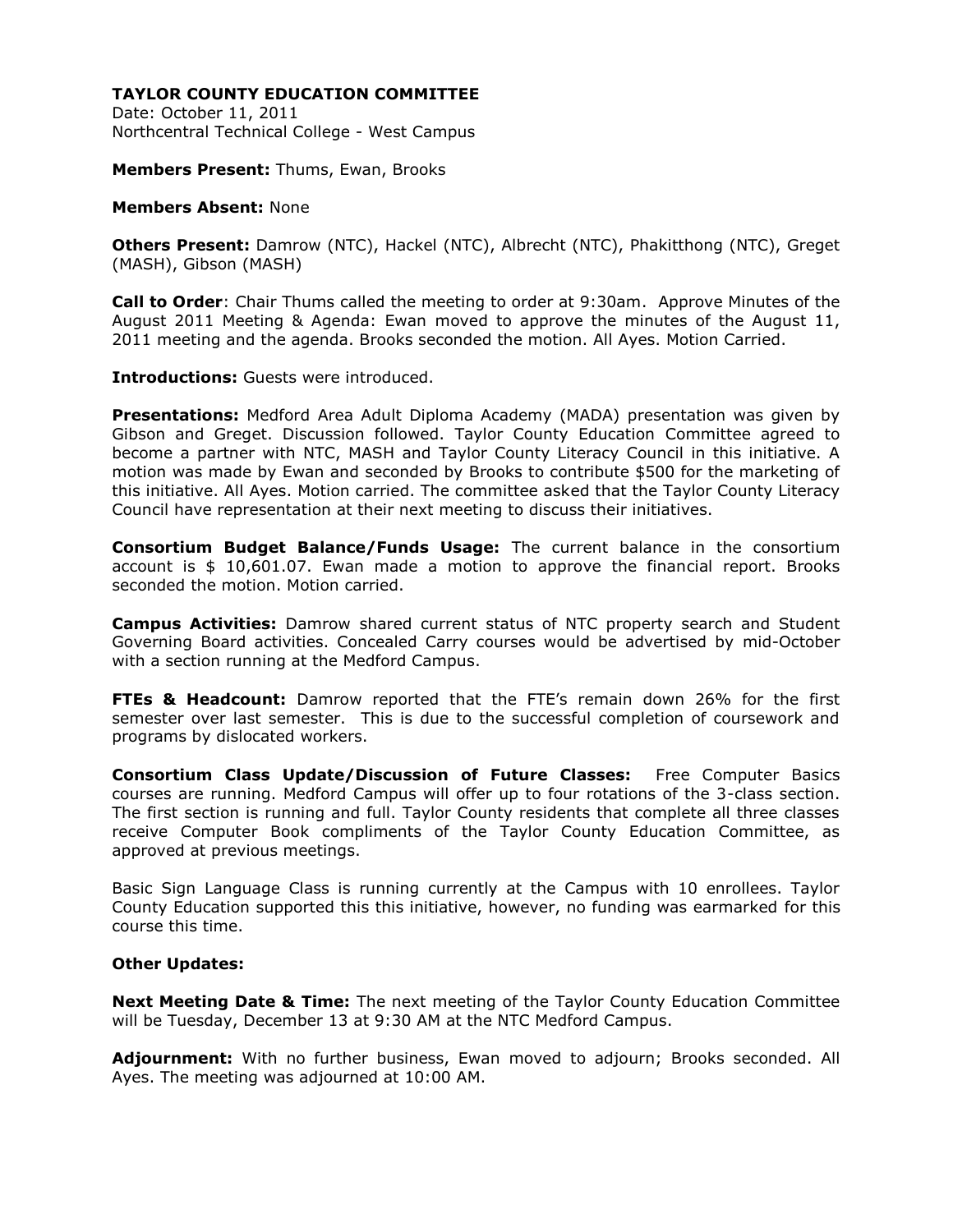Date: August 11, 2011 Northcentral Technical College - West Campus

**Members Present:** Thums, Ewan, Brooks

### **Members Absent: None**

**Call to Order:** Chair Thums called the meeting to order with three members present. Also in attendance was West Campus Dean Bobbi Damrow and Campus Administrative Assistant, Angela Albrecht.

**Approve Minutes of the May 12, 2011 Meeting & Agenda:** Ewan moved to approve the minutes of the May 12, 2011 meeting and the agenda with eight items; Brooks seconded the motion. All Ayes. Motion Carried.

**Introductions:** Mutual Introductions of Dean Damrow and Taylor County Education Committee members.

**Consortium Budget Balance/Funds Usage:** The current balance in the consortium account is \$ 10,278.37. Ewan made a motion to approve the financial report. Brooks seconded the motion. Motion carried.

**Campus Activities:** Gearing up for 2011-2012 School Year.

**FTEs & Headcount:** Damrow reported that the FTE's remain down 26% for the first semester over last semester. This is due to the successful completion of coursework and programs by dislocated workers. Unduplicated headcount is currently at 374 vs. 452 at the same time last school year.

## **Consortium Class Update/Discussion of Future Classes:**

Discussed partnering on a basic sign language class as well as short computer courses. Damrow will provide proposal at next meeting for a Fall 2011 offering. Committee will come to next meeting with additional ideas based on Taylor County citizen's needs.

#### **Other Updates:**

**Next Meeting Date & Time:** The next meeting of the Taylor County Education Committee will be Tuesday, October 11 at 9:30 AM at the NTC Medford Campus.

**Adjournment:** With no further business, Ewan moved to adjourn; Brooks seconded. All Ayes. The meeting was adjourned at 10:00 AM.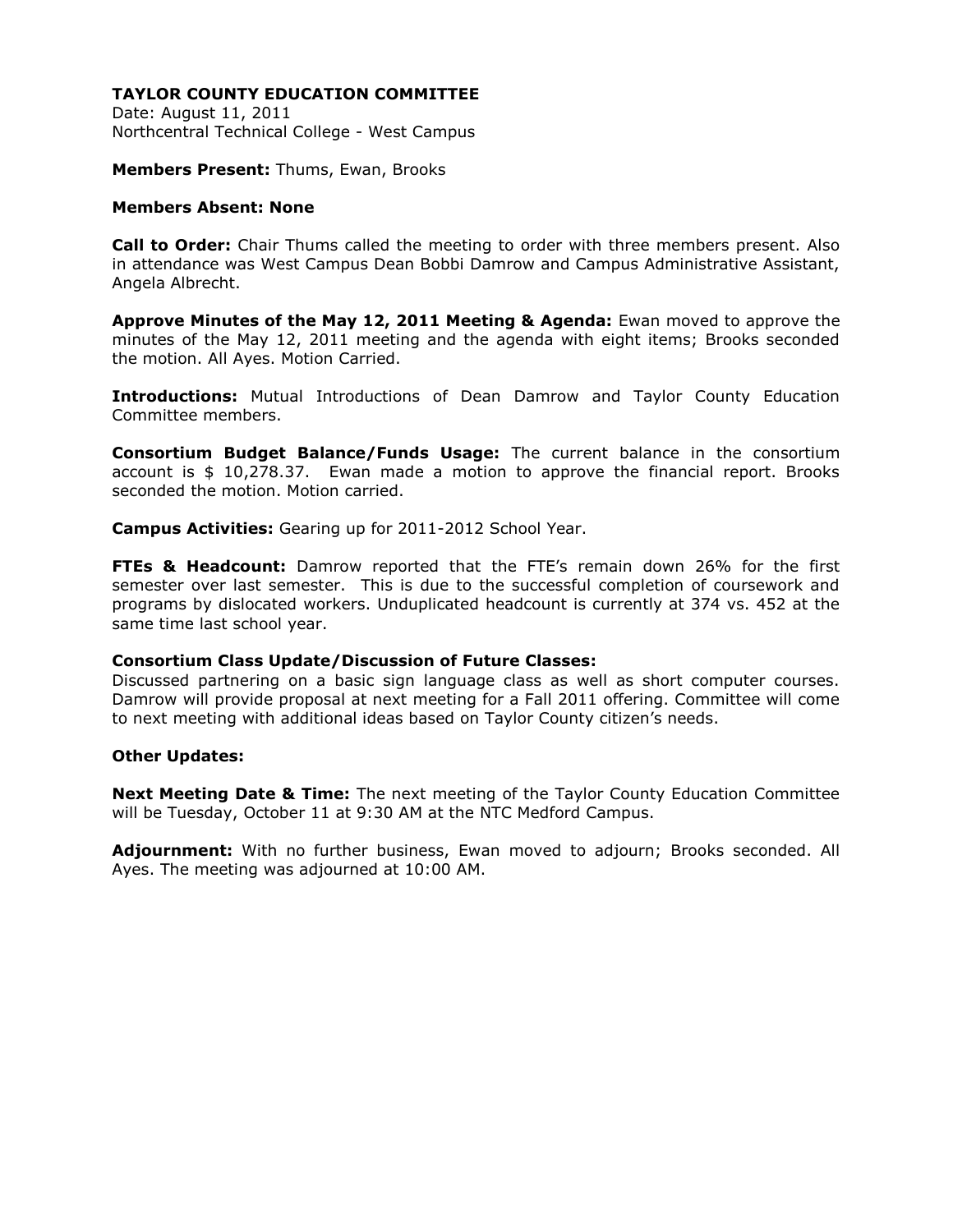Date: May 12, 2011 Northcentral Technical College - West Campus

**Members Present:** Thums-Chair, Brooks, Ewan

# **Members Absent: None**

**Call to Order:** Chair Thums called the meeting to order with three members present. Also in attendance was West Campus Dean Randy Oaklief.

**Approve Minutes of the March 10, 2011 Meeting & Agenda With eight Items:** Ewan moved to approve the minutes of the March 10, 2011 meeting and the agenda with eight items; Thums seconded the motion. All Ayes. Motion Carried.

**Consortium Budget Balance/Funds Usage:** The current balance in the consortium account is \$10,278.37. Ewan made a motion to approve the financial report. Brooks seconded the motion. Motion carried

## **Campus Activities:**

**FTEs & Headcount:** Oaklief reported that the FTEs were 165.84 which are down 13% from last year at this time. The major reason for the decrease is less dislocated workers are enrolled in the classes. The headcount was 1277 which is 54 less than last year.

**Consortium Class Update/Discussion of Future Classes:** Oaklief reported that the Social Media workshop has been scheduled as well as the QuickBooks Tips workshop.

**Other Updates:** Oaklief reported that his last day as Dean at NTC is June 30<sup>th</sup>. At that time, Bobbi Damrow, Dean of the Phillips Campus, will assume the Medford and Spencer Campus duties. He will forward all information onto Bobbi regarding the activities of the committee.

**Next Meeting Date & Time:** The next meeting of the Taylor County Education Committee will be Thursday, July 14, 2011 at 9 AM at the NTC Medford Campus.

**Adjournment:** With no further business, Ewan moved to adjourn; Brooks seconded. All Ayes. The meeting was adjourned at 9:38 AM.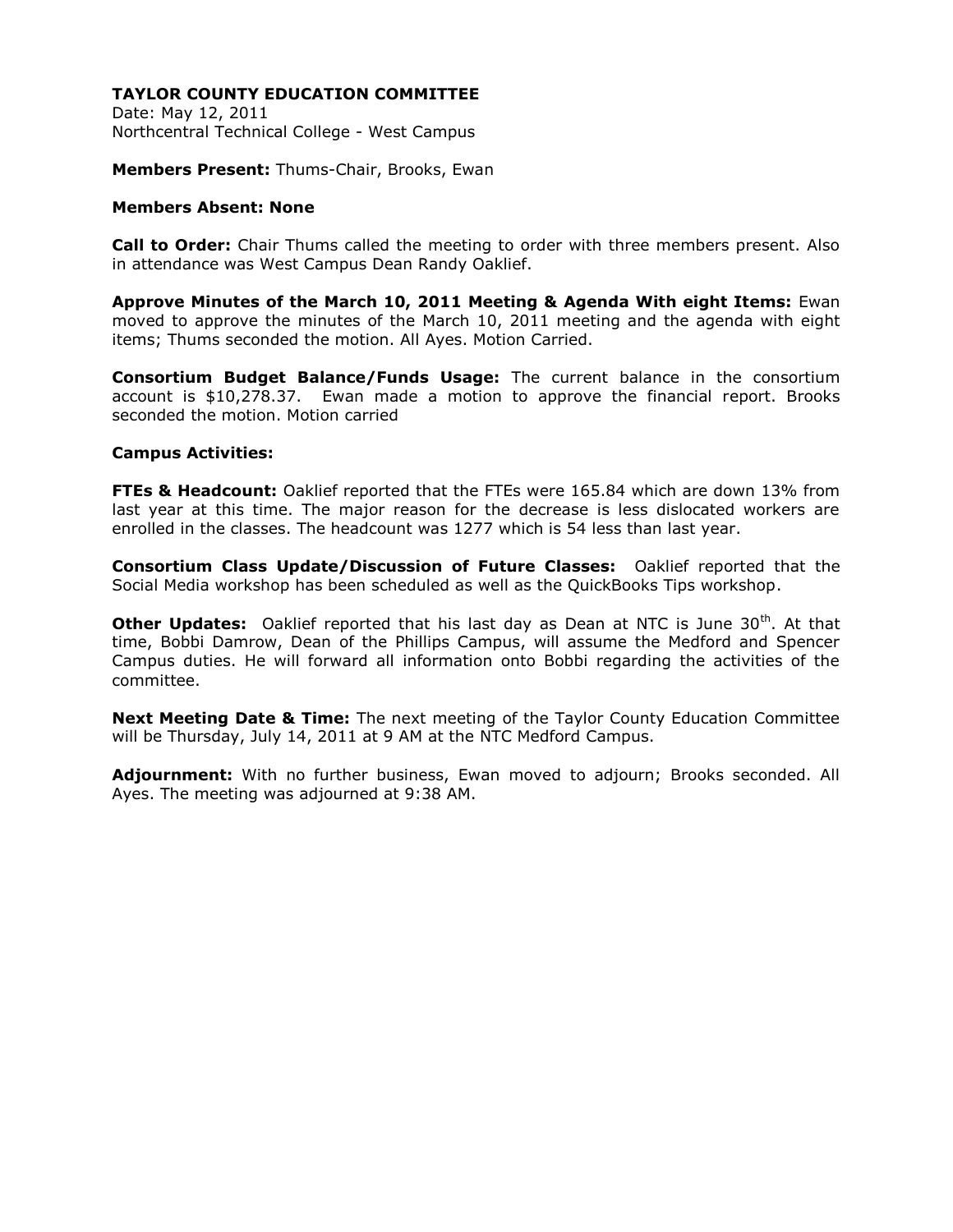Date: March 8, 2011 Northcentral Technical College - West Campus

**Members Present:** Krug-Chair, Ewan, Thums

#### **Members Absent:** None

**Call to Order:** Chair Krug called the meeting to order with three members present. Also in attendance was West Campus Dean Randy Oaklief.

**Approve Minutes of the January 13, 2011 Meeting & Agenda With eight Items:** Krug moved to approve the minutes of the January 13, 2011 meeting and the agenda with eight items; Ewan seconded the motion. All Ayes. Motion Carried.

**Consortium Budget Balance/Funds Usage:** The current balance in the consortium account is \$10,278.37. Thums made a motion to approve the financial report. Ewan seconded the motion. Motion carried

## **Campus Activities:**

**FTEs & Headcount:** The FTEs as of Week 41 (March 7, 2011) is 155.9 and the unduplicated headcount is 1101. Both areas are less than last year at this time. The decrease is largely due to the graduation of current dislocated workers.

**Consortium Class Update/Discussion of Future Classes:** The Spanish, computer basics and QuickBooks classes will be scheduled for mid-spring. The committee approved the investigation of having a grants workshop update sometime this spring. The grants workshop was originally done nearly two years ago.

**Other Updates:** Dean Oaklief updated the committee on the status of the new campus located at the Agr Building. The new state budget proposes to cut approximately 30% from the current state aid fund. Dean Oaklief does not recommend purchasing the Marquette grants website access at this time. The books we placed in all Taylor County Libraries should be sufficient for another year or two. NTC will have a booth at the Medford Home Show on March 18-19-20 with our new driving simulator. Hurd received a Wisconsin Manufactures' of the year award recently and Pep Simek will be inducted into the Wisconsin Businessman's Hall of Fame on March 31st.

**Next Meeting Date & Time:** The next meeting of the Taylor County Education Committee will be **Thursday, May 19, 2011** at 9 AM at the NTC Medford Campus.

**Adjournment:** With no further business, Ewan moved to adjourn; Thums seconded. All Ayes. The meeting was adjourned at 9:40 AM.